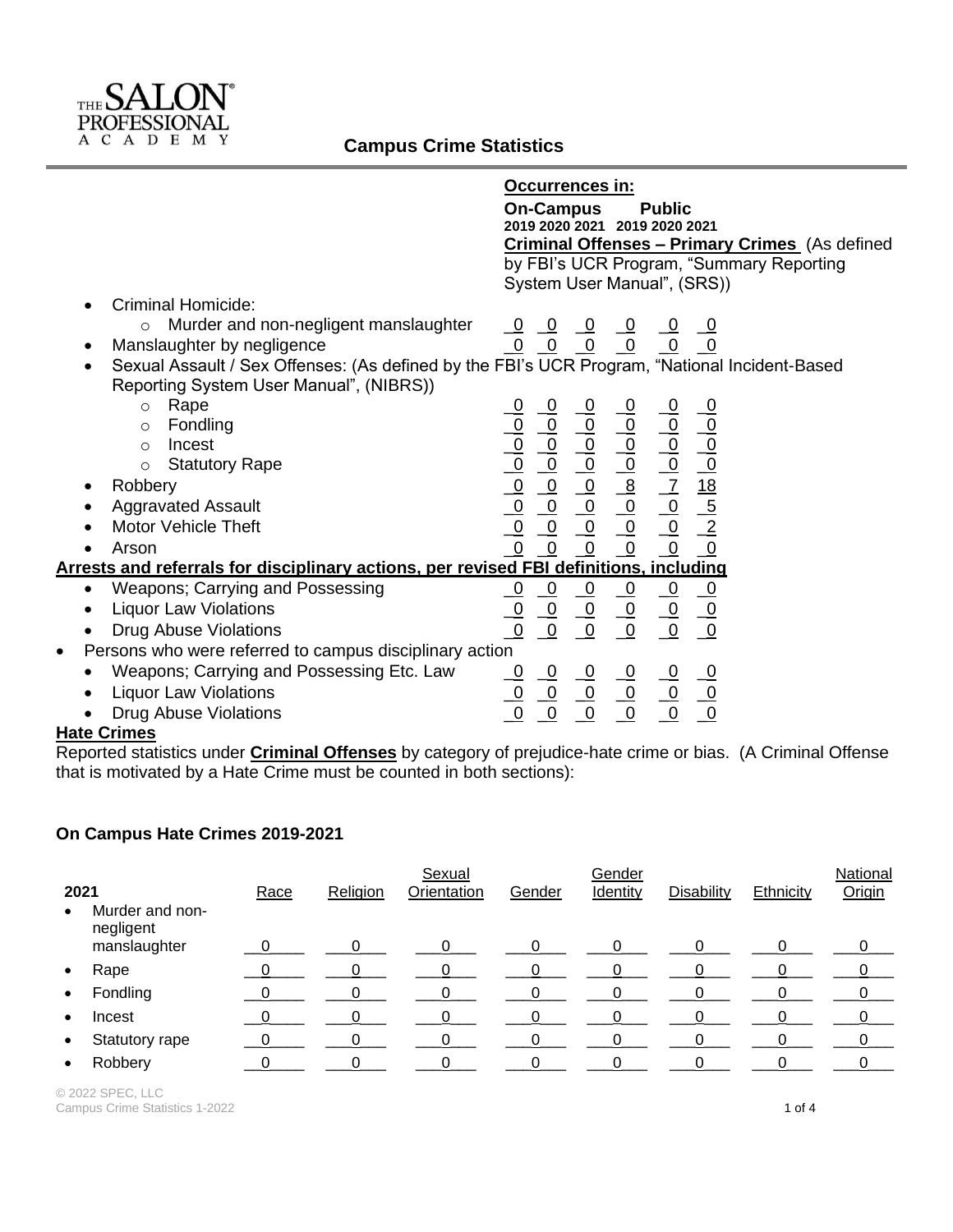| $\bullet$              | Motor vehicle theft<br>(not theft from a     |                  |                |                       |                |                           |                   |                |                           |
|------------------------|----------------------------------------------|------------------|----------------|-----------------------|----------------|---------------------------|-------------------|----------------|---------------------------|
|                        | vehicle)                                     | $\overline{0}$   | 0              | 0                     | 0              | 0                         | 0                 | 0              | $\pmb{0}$                 |
| $\bullet$              | Arson                                        | $\overline{0}$   | $\overline{0}$ | $\mathbf 0$           | 0              | $\pmb{0}$                 | 0                 | $\pmb{0}$      | $\pmb{0}$                 |
| $\bullet$              | Simple assault                               | 0                | 0              | $\mathbf 0$           | 0              | 0                         | 0                 | 0              | $\overline{0}$            |
| $\bullet$              | Larceny-theft                                | $\overline{0}$   | $\overline{0}$ | $\overline{0}$        | 0              | $\overline{0}$            | 0                 | 0              | $\overline{0}$            |
| $\bullet$<br>$\bullet$ | Intimidation<br>Destruction,<br>damage or    | 0                | 0              | 0                     | 0              | 0                         | 0                 | $\Omega$       | $\pmb{0}$                 |
|                        | vandalism                                    | $\overline{0}$   | 0              | $\mathbf 0$           | 0              | 0                         | 0                 | 0              | $\pmb{0}$                 |
| 2020                   |                                              | Race             | Religion       | Sexual<br>Orientation | Gender         | Gender<br><b>Identity</b> | <b>Disability</b> | Ethnicity      | National<br>Origin        |
| $\bullet$              | Murder and non-                              |                  |                |                       |                |                           |                   |                |                           |
|                        | negligent<br>manslaughter                    | $\mathbf 0$      | 0              | 0                     | 0              | 0                         | 0                 | 0              | 0                         |
| $\bullet$              | Rape                                         | $\overline{0}$   | $\overline{0}$ | 0                     | 0              | 0                         | 0                 | 0              | 0                         |
| $\bullet$              | Fondling                                     | $\overline{0}$   | 0              | $\mathbf 0$           | 0              | $\mathsf 0$               | 0                 | $\mathbf 0$    | $\boldsymbol{0}$          |
| $\bullet$              | Incest                                       | $\overline{0}$   | $\overline{0}$ | $\mathbf 0$           | 0              | $\mathsf 0$               | 0                 | $\mathbf 0$    | 0                         |
| $\bullet$              | Statutory rape                               | $\boldsymbol{0}$ | 0              | 0                     | 0              | 0                         | 0                 | 0              | 0                         |
| $\bullet$              | Robbery                                      | $\overline{0}$   | $\overline{0}$ | $\mathbf 0$           | 0              | $\mathsf 0$               | 0                 | $\overline{0}$ | $\overline{0}$            |
| $\bullet$              | Motor vehicle theft<br>(not theft from a     |                  |                |                       |                |                           |                   |                |                           |
|                        | vehicle)                                     | $\overline{0}$   | 0              | 0                     | 0              | 0                         | $\overline{0}$    | 0              | 0                         |
| $\bullet$              | Arson                                        | $\pmb{0}$        | 0              | 0                     | 0              | 0                         | $\mathbf 0$       | $\mathbf 0$    | $\pmb{0}$                 |
| $\bullet$              | Simple assault                               | $\overline{0}$   | $\overline{0}$ | 0                     | 0              | 0                         | $\overline{0}$    | $\mathbf 0$    | 0                         |
| $\bullet$              | Larceny-theft                                | $\boldsymbol{0}$ | 0              | 0                     | 0              | 0                         | 0                 | 0              | $\pmb{0}$                 |
| $\bullet$<br>$\bullet$ | Intimidation<br>Destruction,<br>damage or    | $\pmb{0}$        | $\mathsf 0$    | $\mathbf 0$           | 0              | 0                         | 0                 | $\overline{0}$ | $\pmb{0}$                 |
|                        | vandalism                                    | 0                | 0              | 0                     | 0              | 0                         | 0                 | $\Omega$       | 0                         |
| 2019                   |                                              | Race             | Religion       | Sexual<br>Orientation | Gender         | Gender<br>Identity        | Disability        | Ethnicity      | National<br><b>Origin</b> |
| $\bullet$              | Murder and non-<br>negligent<br>manslaughter | $\overline{0}$   | $\overline{0}$ | $\overline{0}$        | $\overline{0}$ | $\overline{0}$            | 0                 | $\overline{0}$ | $\overline{0}$            |
| $\bullet$              | Rape                                         | $\overline{0}$   | $\overline{0}$ | $\overline{0}$        | $\overline{0}$ | 0                         | $\overline{0}$    | $\overline{0}$ | $\pmb{0}$                 |
| $\bullet$              | Fondling                                     | $\overline{0}$   | $\overline{0}$ | $\overline{0}$        | $\overline{0}$ | $\overline{0}$            | $\overline{0}$    | 0              | $\overline{0}$            |
| $\bullet$              | Incest                                       | $\overline{0}$   | $\overline{0}$ | $\overline{0}$        | $\overline{0}$ | $\pmb{0}$                 | $\overline{0}$    | $\mathsf 0$    | $\pmb{0}$                 |
| $\bullet$              | Statutory rape                               | $\overline{0}$   | $\overline{0}$ | $\overline{0}$        | $\overline{0}$ | $\pmb{0}$                 | $\overline{0}$    | $\pmb{0}$      | $\overline{0}$            |
| $\bullet$              | Robbery                                      | $\overline{0}$   | $\overline{0}$ | $\overline{0}$        | $\overline{0}$ | $\mathsf 0$               | 0                 | $\pmb{0}$      | $\pmb{0}$                 |
|                        |                                              | $\overline{0}$   | $\overline{0}$ | $\overline{0}$        | $\mathbf 0$    | $\overline{0}$            | 0                 | $\mathbf 0$    | $\overline{0}$            |
| $\bullet$              | Motor vehicle theft<br>(not theft from a     |                  |                |                       |                |                           |                   |                |                           |
|                        | vehicle)                                     | $\overline{0}$   | $\overline{0}$ | $\overline{0}$        | $\overline{0}$ | $\overline{0}$            | $\overline{0}$    | $\overline{0}$ | $\overline{0}$            |
| $\bullet$              | Arson                                        | $\overline{0}$   | $\overline{0}$ | $\overline{0}$        | $\overline{0}$ | 0                         | 0                 | 0              | $\mathbf 0$               |
| $\bullet$              | Simple assault                               | $\overline{0}$   | $\overline{0}$ | $\overline{0}$        | $\overline{0}$ | $\overline{0}$            | 0                 | $\overline{0}$ | $\overline{0}$            |
| $\bullet$              | Larceny-theft                                | $\boldsymbol{0}$ | $\mathsf 0$    | $\pmb{0}$             | $\mathsf 0$    | 0                         | 0                 | $\mathbf 0$    | $\mathbf 0$               |
| $\bullet$              | Intimidation                                 | $\overline{0}$   | $\overline{0}$ | $\mathbf 0$           | $\mathbf 0$    | $\mathsf 0$               | 0                 | $\overline{0}$ | $\overline{0}$            |

© 2022 SPEC, LLC Campus Crime Statistics 1-2022 **2 of 4** and the control of the control of the control of the control of the control of the control of the control of the control of the control of the control of the control of the control o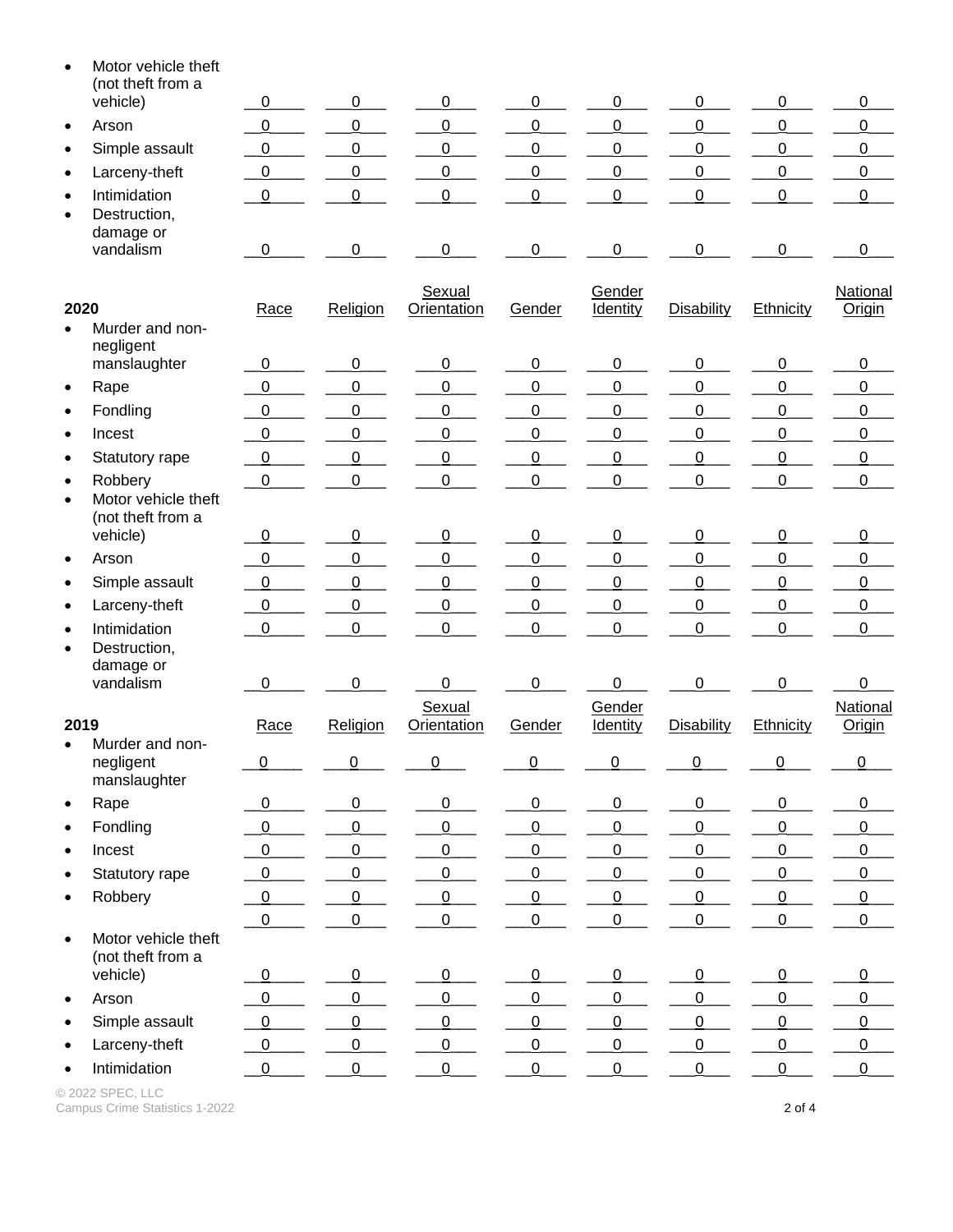| $\bullet$ | -<br>יםנ<br>truction.    |  |        |  |  |  |
|-----------|--------------------------|--|--------|--|--|--|
|           | damage or<br>ັ           |  |        |  |  |  |
|           | .<br>van<br>ndalıem<br>. |  | ______ |  |  |  |

## **Public Hate Crimes 2019-2021**

| 2021                   |                                                     | Race             | Religion       | Sexual<br>Orientation        | Gender         | Gender<br>Identity        | <b>Disability</b> | Ethnicity      | <b>National</b><br>Origin |
|------------------------|-----------------------------------------------------|------------------|----------------|------------------------------|----------------|---------------------------|-------------------|----------------|---------------------------|
| $\bullet$              | Murder and non-<br>negligent                        |                  |                |                              |                |                           |                   |                |                           |
|                        | manslaughter                                        | $\mathbf 0$      | 0              | $\overline{0}$               | $\overline{0}$ | $\overline{0}$            | $\overline{0}$    | $\overline{0}$ | 0                         |
| $\bullet$              | Rape                                                | 0                | 0              | 0                            | 0              | 0                         | $\mathbf 0$       | 0              | $\pmb{0}$                 |
| $\bullet$              | Fondling                                            | 0                | $\mathbf 0$    | $\overline{0}$               | $\overline{0}$ | 0                         | 0                 | 0              | $\boldsymbol{0}$          |
| $\bullet$              | Incest                                              | $\mathbf 0$      | $\overline{0}$ | 0                            | $\mathbf 0$    | 0                         | $\mathbf 0$       | 0              | 0                         |
| $\bullet$              | Statutory rape                                      | $\boldsymbol{0}$ | 0              | $\overline{0}$               | $\overline{0}$ | 0                         | 0                 | 0              | $\overline{0}$            |
| $\bullet$<br>$\bullet$ | Robbery<br>Motor vehicle theft<br>(not theft from a | $\mathbf 0$      | 0              | 0                            | 0              | 0                         | $\overline{0}$    | 0              | $\pmb{0}$                 |
|                        | vehicle)                                            | 0                | 0              | $\overline{0}$               | 0              | 0                         | 0                 | $\overline{0}$ | 0                         |
| $\bullet$              | Arson                                               | $\boldsymbol{0}$ | $\mathbf 0$    | $\overline{0}$               | $\overline{0}$ | 0                         | $\mathbf 0$       | $\mathbf 0$    | $\boldsymbol{0}$          |
| $\bullet$              | Simple assault                                      | $\mathbf 0$      | $\mathbf 0$    | 0                            | $\mathbf 0$    | 0                         | 0                 | 0              | 0                         |
| $\bullet$              | Larceny-theft                                       | $\boldsymbol{0}$ | $\mathbf 0$    | 0                            | $\mathbf 0$    | 0                         | $\mathbf 0$       | $\mathbf 0$    | $\overline{0}$            |
| $\bullet$<br>$\bullet$ | Intimidation<br>Destruction,<br>damage or           | $\mathbf 0$      | $\mathbf 0$    | 0                            | $\mathbf 0$    | 0                         | 0                 | $\overline{0}$ | $\pmb{0}$                 |
|                        | vandalism                                           | 0                | $\Omega$       | 0                            | 0              | 0                         | 0                 | $\Omega$       | 0                         |
| 2020                   |                                                     | Race             | Religion       | Sexual<br><b>Orientation</b> | Gender         | Gender<br><b>Identity</b> | Disability        | Ethnicity      | National<br>Origin        |
| $\bullet$              | Murder and non-                                     |                  |                |                              |                |                           |                   |                |                           |
|                        | negligent<br>manslaughter                           | $\pmb{0}$        | $\overline{0}$ | $\overline{0}$               | $\overline{0}$ | 0                         | $\overline{0}$    | $\overline{0}$ | $\overline{0}$            |
| $\bullet$              | Rape                                                | $\boldsymbol{0}$ | $\overline{0}$ | $\overline{0}$               | $\overline{0}$ | 0                         | $\overline{0}$    | $\overline{0}$ | $\overline{0}$            |
| $\bullet$              | Fondling                                            | $\pmb{0}$        | 0              | $\overline{0}$               | $\overline{0}$ | 0                         | $\boldsymbol{0}$  | 0              | $\overline{0}$            |
| $\bullet$              | Incest                                              | $\boldsymbol{0}$ | $\overline{0}$ | $\overline{0}$               | $\overline{0}$ | 0                         | $\overline{0}$    | $\overline{0}$ | $\overline{0}$            |
| $\bullet$              | Statutory rape                                      | $\overline{0}$   | $\overline{0}$ | $\overline{0}$               | $\overline{0}$ | 0                         | $\overline{0}$    | $\overline{0}$ | $\overline{0}$            |
| $\bullet$              | Robbery                                             | $\pmb{0}$        | 0              | 0                            | 0              | 0                         | 0                 | $\mathbf 0$    | $\overline{0}$            |
| $\bullet$              | Motor vehicle theft<br>(not theft from a            |                  |                |                              |                |                           |                   |                |                           |
|                        | vehicle)                                            | $\overline{0}$   | $\overline{0}$ | $\overline{0}$               | $\overline{0}$ | $\overline{0}$            | $\overline{0}$    | $\overline{0}$ | $\pmb{0}$                 |
| $\bullet$              | Arson                                               | $\mathbf 0$      | $\mathbf 0$    | $\overline{0}$               | $\overline{0}$ | 0                         | $\overline{0}$    | $\pmb{0}$      | $\pmb{0}$                 |
| $\bullet$              | Simple assault                                      | $\mathbf 0$      | $\mathbf 0$    | $\overline{0}$               | $\overline{0}$ | $\overline{0}$            | $\overline{0}$    | $\pmb{0}$      | $\pmb{0}$                 |
| $\bullet$              | Larceny-theft                                       | $\pmb{0}$        | $\mathsf 0$    | $\overline{0}$               | $\overline{0}$ | $\overline{0}$            | $\overline{0}$    | $\pmb{0}$      | $\overline{0}$            |
| $\bullet$              | Intimidation<br>Destruction,                        | $\pmb{0}$        | $\overline{0}$ | $\overline{0}$               | $\mathbf 0$    | $\mathbf 0$               | $\mathbf 0$       | $\mathbf 0$    | $\pmb{0}$                 |
|                        | damage or<br>vandalism                              | $\overline{0}$   | $\overline{0}$ | $\overline{0}$               | $\overline{0}$ | $\overline{0}$            | 0                 | $\overline{0}$ | $\mathbf 0$               |